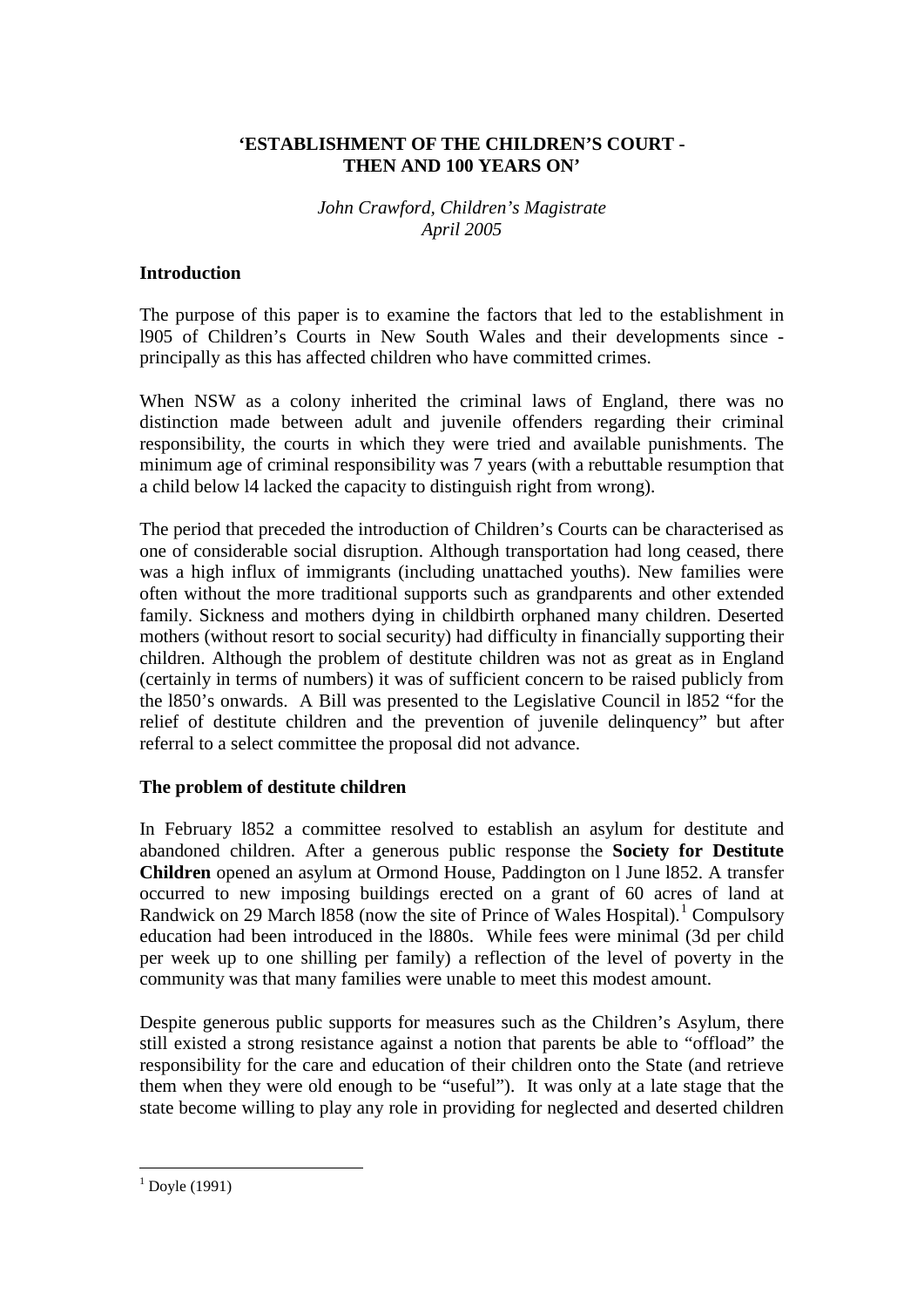having left this to charitable organisation and churches.<sup>[2](#page-1-0)</sup> The number of children who passed through such charitable institutions then was approximately ten times greater (on a population basis) than children now in out of home care.

A largely successful scheme was introduced in the l880s allowing for the boarding out of many younger children. For the older boys (l3 years upwards) apprenticeships were used extensively. Girls were prepared for domestic service. As well as apprenticeships there were established **Industrial Schools**. Perhaps in the "English" tradition, training ships (the "Vernon" l867 replaced in l89l by the "Sobraon") were used to accommodate young offenders along with the "deserted" youths for whom they were originally intended.<sup>[3](#page-1-1)</sup>

The predominant community view of young minor offenders favoured rehabilitation. Vulnerable young child offenders (at least minor offenders) were viewed as not being inherently bad but rather at risk of being drawn into a life of crime as a consequence of poor parenting, idle time, bad influences and lack of "industrious" opportunity. Similar concerns were held for the "destitute/unemployed" (non-offender) group who were seen as providing a pool from which the criminal element could draw future recruits A common "child saving" objective, largely "blurred" the way in which authorities responded to "welfare" and "criminal" children and the model adopted to deal with the former came to be used for both groups.

# **Child offenders/deserted children – a "blurred" response**

The traditional criminal justice response (imprisonment) and its perceived harshness operated against its effectiveness. Minor crimes committed by young children were either not prosecuted at all, or when brought before the court, some magistrates tried in individual cases to divert offenders away from a sentence of imprisonment. What seems to have been a fairly extensive use of (non criminal) vagrancy type laws, further "blurred" the distinction between "criminal justice" and "welfare" groups of children and this became particularly so when the state set up its own systems of institutional care.

"The new institutional system initially required a clear distinction to be made between offenders and non-offenders, but the distinction was rapidly blurred…An appreciation of this fact is vital to an understanding of the development of methods of dealing with young offenders. Historically, it was concern about the destitute and neglected which first expressed itself. When the problem of juvenile offending was addressed, the methods employed for non-offenders provided the model."<sup>[4](#page-1-2)</sup>

The Bench of magistrates as early as l863 had called for the establishment of a juvenile reformatory complaining of magistrates being forced to commit young offenders to a common jail which led, in turn, to an unwillingness to prosecute.<sup>[5](#page-1-3)</sup> Three private reform Bills introduced between l863-65 failed. Important legislation was however passed in l866.

 $<sup>2</sup>$  Blackmore (1995)</sup>

<span id="page-1-1"></span><span id="page-1-0"></span><sup>&</sup>lt;sup>3</sup> Blackmore (1995), notes that between 1867 and 1911, 5923 boys were sent to these two training ships

<span id="page-1-2"></span><sup>&</sup>lt;sup>4</sup> Seymour at page 65

<span id="page-1-3"></span> $<sup>5</sup>$  Dickey (1968) at page 146</sup>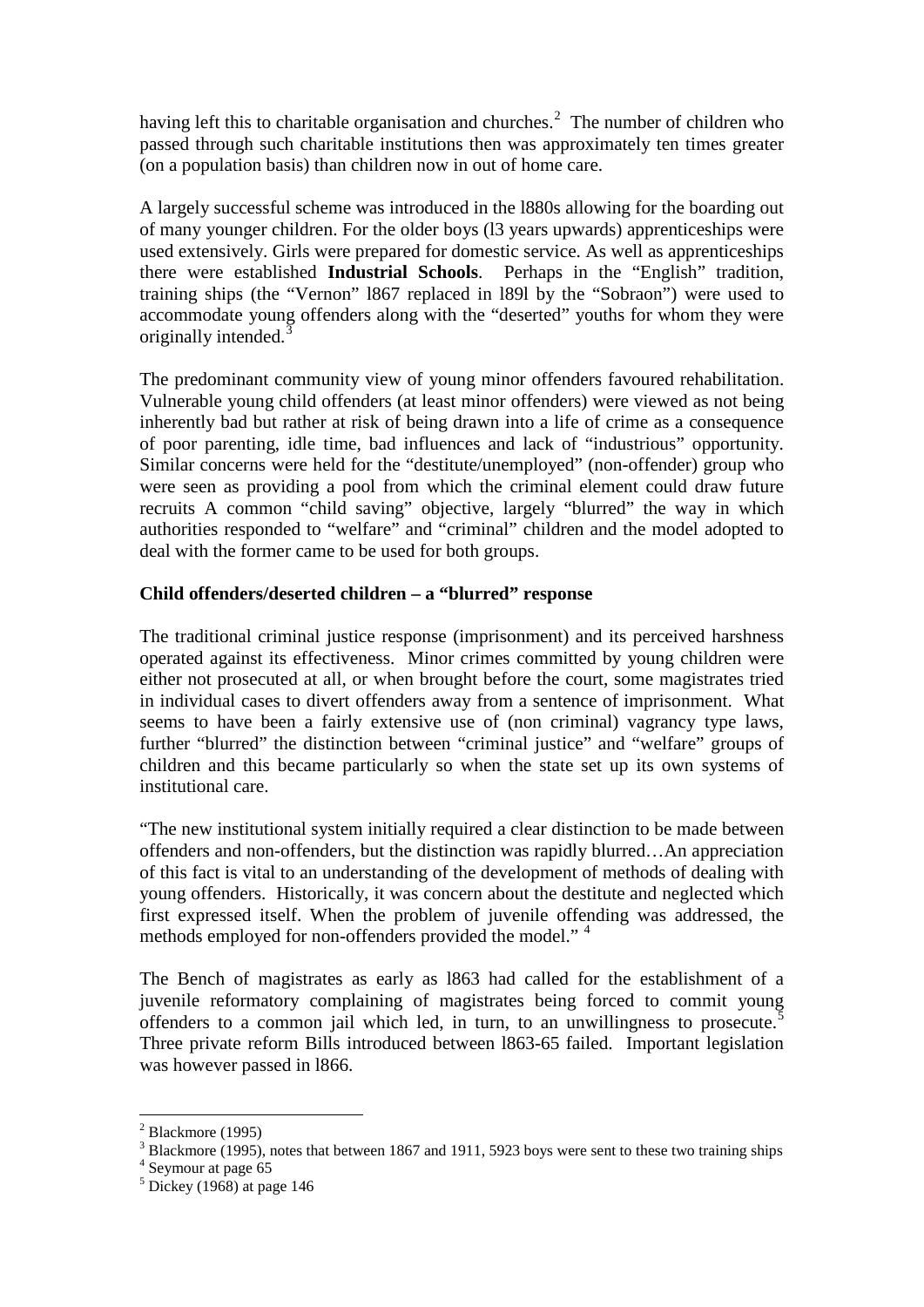In l866 provision was made (**Industrial Schools Act,** 30 Vict.No.2) for the establishment of public industrial schools.<sup>[6](#page-2-0)</sup> Industrial schools were not intended specifically for convicted offenders. Any child under the age of l6 if "found lodging living residing or wandering about in company with reputed thieves or with persons who had no visible lawful means of support or with common prostitutes whether such reputed thieves persons or prostitutes be the parents or guardians of such child or not or who shall have no visible lawful means of support or who shall have no fixed place of abode or who shall be found begging about any street highway court passage or other public place or who shall be found habitually wandering or loitering about the streets highways or public places in no ostensible lawful occupation or who shall be found sleeping in the open air" could be brought before a court (s.4). The court could then commit the child until l8 years of age to the custody and control of the Superintendent of a public industrial school. The superintendent had authority to discharge or apprentice the child.

The **Reformatory Schools Act** of the same year (30 Vict.No.4) provided for the establishment of reformatory schools (which could include a ship or vessel) along the lines of English legislation. Reformatory Schools were intended for convicted offenders however, no reformatory school was established for another 29 years (l895) ostensibly because there were insufficient youths to justify it.[7](#page-2-1)

Such blurring of a distinction between the "criminal justice" and "welfare" groups, culminated in the 1905 legislation whereby minor offenders, delinquents, neglected (and a new category of "uncontrollable") children could be accommodated together in institutions and for indeterminate periods.[8](#page-2-2)

#### **Harshness of the criminal law on children – a move towards reform**

Retreating a little in time back from l905, a major obstacle to the effective disposal of charges against juvenile offenders was that even minor dishonesty offences remained as felonies tried before a jury. Delays were often lengthy with the child in custody and in prison. A major advance (though perhaps not seen so at the time) occurred in l850 (Act l4 Vict No.2) when it was provided that minor larceny charges committed by offenders under the age of l4 years to be heard summarily (with a lower maximum penalty). The object of the Act was to reduce the corrupting influence upon the child by older offenders while the child awaited trial. (Similar provisions soon followed enabling the summary trial of charges against older youths and adults).

"The significance of the l850 Act lay in the fact that it paved the way for the development of children's courts. The first step towards the creation of these courts was an acceptance of the notion that simple, speedy court procedures were appropriate for children...When in the  $20<sup>th</sup>$  century, legislation creating children's courts was enacted, these were not completely new courts; rather, they were modified court of summary jurisdiction exercising special powers. They were thus a logical development of the reforms introduced in 1850"<sup>[9](#page-2-3)</sup>

<span id="page-2-0"></span> $^6$  Although there was also provision for private industrial schools, none were ever certified.  $^7$  Seymour at page 63

<span id="page-2-2"></span><span id="page-2-1"></span> $8$  Blackmore (1995)

<span id="page-2-3"></span><sup>&</sup>lt;sup>9</sup> Seymour at page 27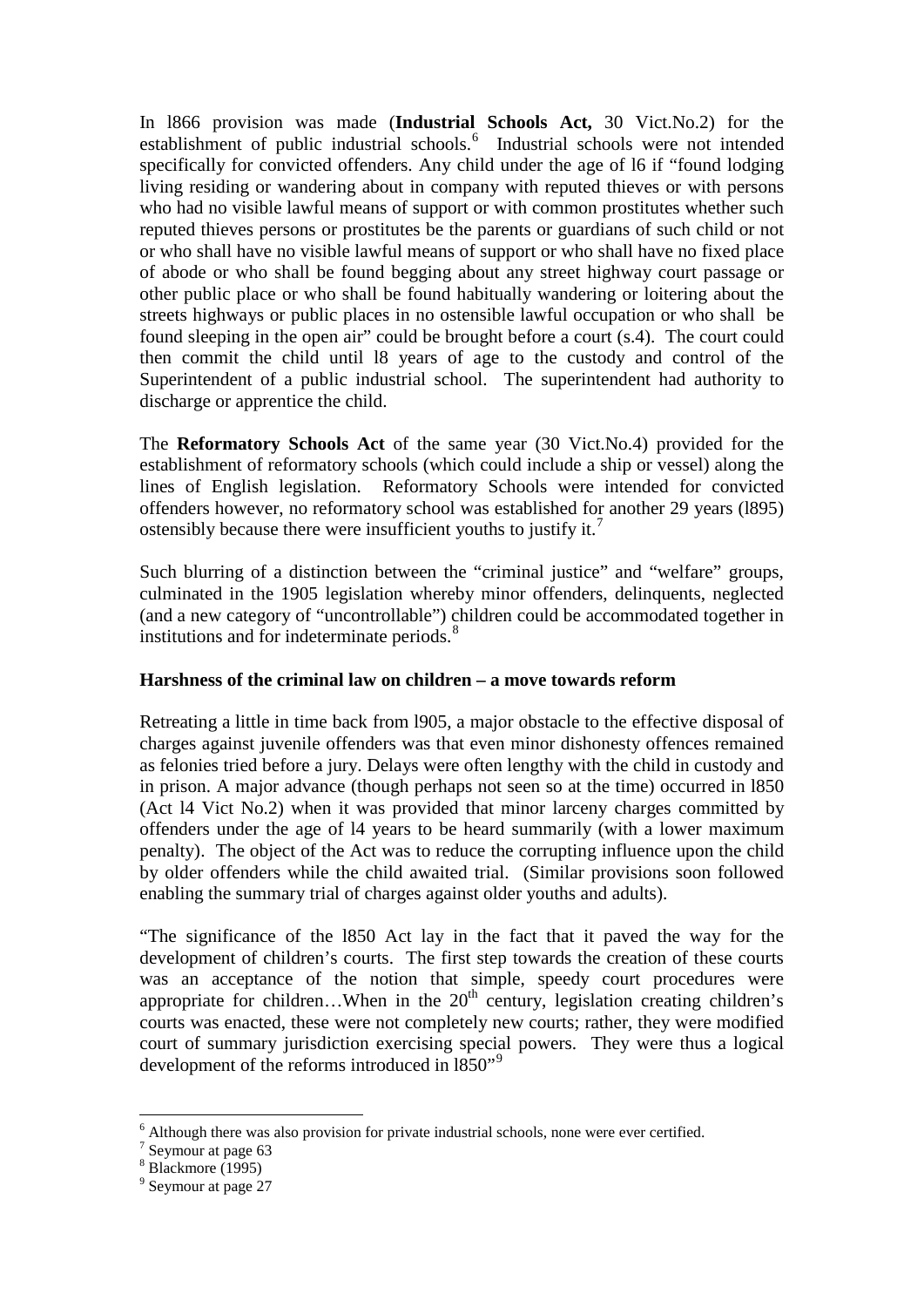## **Child offenders – victims to be saved or larrikins to be reformed?**

The reforms culminating in the l905 legislation are sometimes referred as being part of a "**child saving**" movement that proposed a "welfare" response to the problem of juvenile crime.

"According to the welfare approach, the young person before the law is deemed to be a needy individual, requiring "saving" not punishment. Criminality in the young person is a symptom of social or psychological pathology and so the task of the criminal justice system is to treat the particular needs of the child, not to focus on his or her criminal culpability. Thus the court is perceived as a benign and benevolent institution whose decisions are guided by considerations of how best to reform and rehabilitate and young person – whatever the degree of intervention required – rather than punish according to strict tariff principles".  $^{10}$  $^{10}$  $^{10}$ 

The creation of Children's Court could be seen as the outcome of a public desire for a more speedy and humane means of delivering justice for the young. There was also a strong concern that the existing criminal justice model through its ineffectiveness was putting at risk the broader public interest. The perceived harshness of the law led to a reluctance by victims to report offences committed by young children to police, a reluctance of police and Crown authorities to prosecute, and a reluctance of magistrates to commit for trial and juries to convict.

"**Larrikinism** was anxiously debated in the press and parliament" ... "witness after witness told the Intoxicated Drink Commission<sup>[11](#page-3-1)</sup> that the colony's future was in jeopardy because parents were failing to discipline their children….The larrikin debate can thus be seen as parental unease writ large and some commentators began to argue for a special children's jurisdiction in which magistrates might provide the necessary discipline." <sup>[12](#page-3-2)</sup>

Yet, where the criminal law was applied the penalties could be harsh indeed. **Blackmore** (l995) cites the case of a boy who "directed a well-aimed rotten apple at the silk hat of a member of the passing gentry. The distinguished citizen was none other than a notable judge, and within a week the l2 year old found himself on board the Sobraon for a 6 year stint."

Numbers imprisoned in NSW are a little obscure. In l859, l30 boys and 25 girls under l5 years of age were gaoled.[13](#page-3-3) In 1907 it was reported there were 29 children under l6 in prison. $^{14}$  $^{14}$  $^{14}$ 

In the debate on the **Neglected Children and Young Offenders Bill**, the New South Wales Attorney-General Wade spoke of the "absolute farce and degradation" of a trial by jury in such cases and suggested it was in the children's interests for the authorities

<span id="page-3-1"></span><span id="page-3-0"></span><sup>&</sup>lt;sup>10</sup> Naffine (1990) at pages 192-193<br><sup>11</sup> 1887-1888<br><sup>12</sup> Golder at pages 104-105<br><sup>13</sup> Schrivener at page 37<br><sup>14</sup> Quinn (2002) at page 132, footnote 14

<span id="page-3-2"></span>

<span id="page-3-3"></span>

<span id="page-3-4"></span>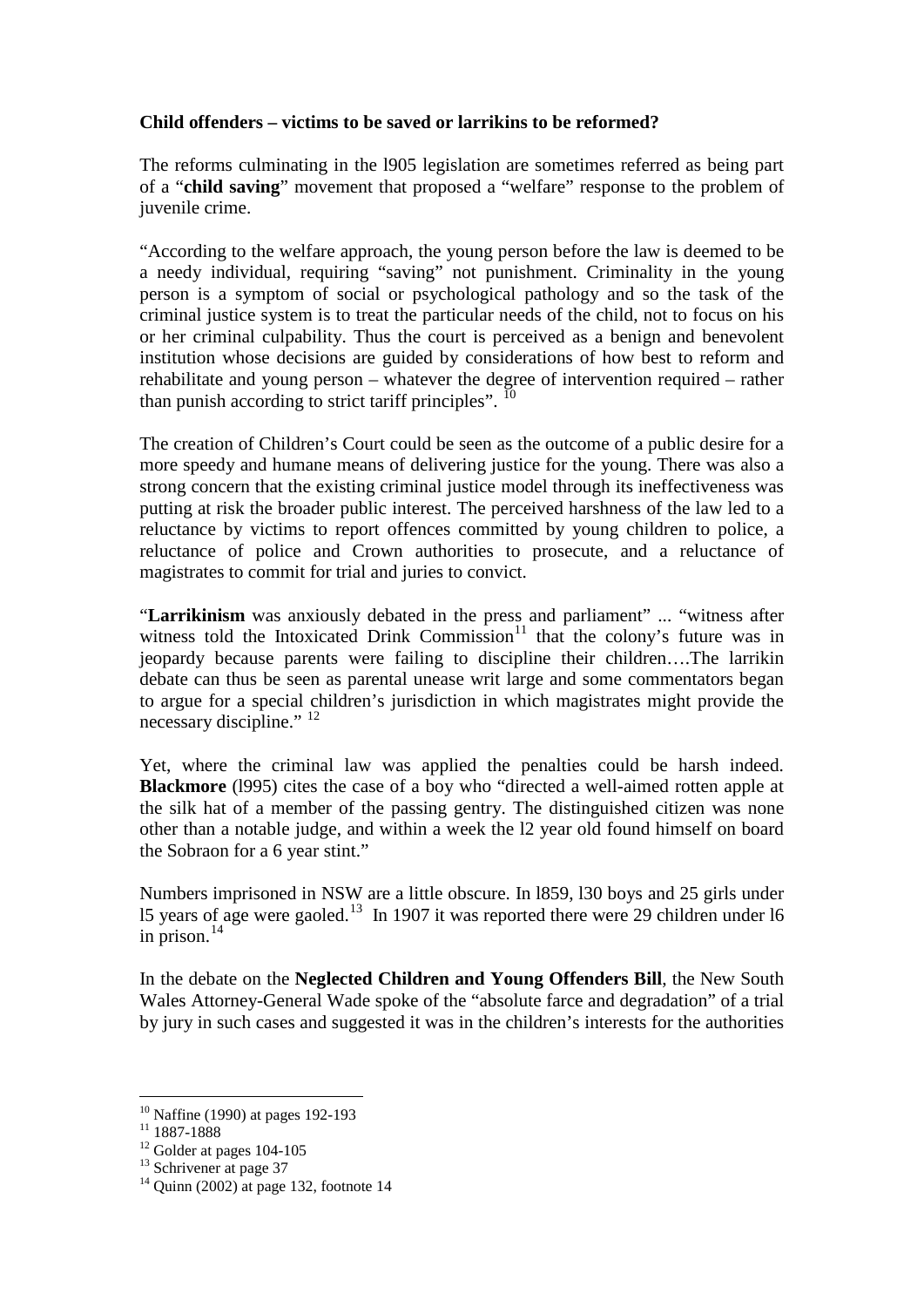to decline to prosecute rather than to expose children to jury trials and the risk of imprisonment.<sup>[15](#page-4-0)</sup>

## **Reforms elsewhere**

Overseas saw developments towards the creation of separate courts and new procedures to deal with juvenile offenders e.g. Juvenile Court Act 1899 in Illinois.<sup>[16](#page-4-1)</sup> The Attorney-General in the second reading of the l905 NSW Bill in the Assembly read from an article on the success of separate courts in New York dealing with juvenile cases stating – "This children's court, although not in detail the same, embodies exactly the same principles as the American children's court."<sup>[17](#page-4-2)</sup>

In England provision was made in l854 for the establishment of private reformatories (Better Care and Reformation of Youthful Offenders Act (l7 & l8 Vic c.86). Under this Act children convicted of criminal offences and sentenced to imprisonment for at least l4 days could on the expiry of such sentence, be sent to for periods of 2 to 5 years to a reformatory.<sup>[18](#page-4-3)</sup> The Children Act 1908 ensured that juvenile delinquents had special attention in Juvenile Courts.

Reforms occurred in the other States (Victoria l906; Queensland 1907; W.A 1907; Tasmania 19l8).

# **Establishment of Industrial Schools**

The ship "Vernon" was purchased in l867 and proclaimed an industrial school in that year. A girls' industrial school was established in Newcastle in the same year. "The Vernon seemed to flourish, but the girls' school was dogged by a series of spectacular riots"[19](#page-4-4) That sorry picture concerning the industrial schools for girls in Newcastle came to be largely repeated at schools at Cockatoo Island and Parramatta.

As no reformatory was in fact established (by 1873 the Act being described as a 'dead letter') and because of falling numbers, Magistrates were increasingly willing to seek out ways of committing those "much in need of reformation" to the industrial schools rather than imprison them. However, despite the apparent success of maritime industrial schools (together with apprenticeships) for boys, the experience with industrial schools at Newcastle and Cockatoo Island was to bring into question the benefits of institutional care.

Industrial Schools were intended to receive 'neglected children' rather than juvenile offenders. Their obviously commendable purpose coupled with the very bad reputations of the alternative (prison), motived police and magistrates to use them to advantage in addressing problems of child crime. In the early period after the establishment of Industrial Schools, children seemed to have been received for reasons consistent with that purpose. However, quite soon thereafter the reasons for reception to Industrial Schools altered. By use of a legal device whereby an

<span id="page-4-1"></span><span id="page-4-0"></span><sup>&</sup>lt;sup>15</sup> Seymour at page 70<br><sup>16</sup> "Criminology" Sykes (1978) at page 445<br><sup>17</sup> Hansard, 5 July 1905 at pages 611-612<br><sup>18</sup> Dickey (1968) at page 135

<span id="page-4-2"></span>

<span id="page-4-4"></span><span id="page-4-3"></span> $19$  Dickey (1968) at page 147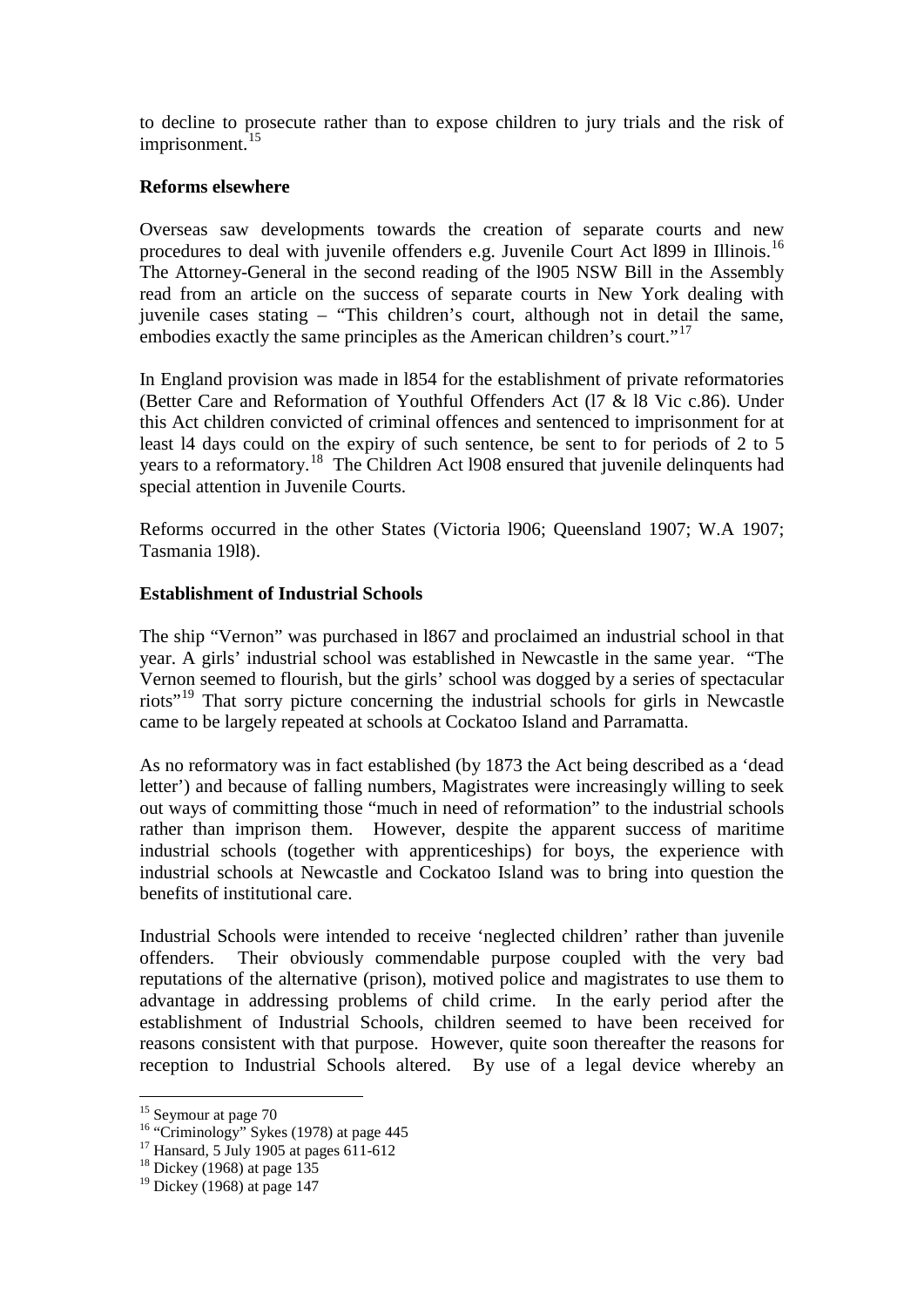application to commit to an Industrial School was swapped for a criminal charge or parents were coerced into bring such application themselves, such Industrial Schools came to receive juvenile offenders.

"In the absence of suitable alternatives to gaols, police and magistrates sought ways to use the Industrial School Act to deal with delinquents. They also sought ways to use the Act to assist in the control of prostitution.…..

Immediately after the gazetting of the Vernon, city police began to apply the Act as it was originally intended – to clear the streets of vagrants. Many of the boys who were arrested in the first years had no parents, or their ties with families had been broken for some considerable time….At least fourteen boys had both parents dead. For another five boys the sole remaining parent had been admitted to the infirmary or an asylum…..Fewer girls were arrested for 'neglect', and the pattern of arrests was distinctly different. Omitting those girls charged with prostitution-related offences, there were eleven girls under fourteen whose 'neglect' could be classified as 'abuse' three had been abandoned, three were 'turned out' of home, two were 'nearly naked and half starved' and three had been physically abused."<sup>[20](#page-5-0)</sup>

In cases of poverty, some parents would appear to have sought the help of police to have their children charged with having 'no means of support'. There were also cases where parents had sought such assistance in order to get help for a child with a mental or intellectual disability.

As the attention of the police turned to using the Act as a device ('charge altering') to control criminal activity the picture became more sinister.

"Police efforts to control juvenile delinquency are represented by a large group against whom charges under the Industrial Schools Act were often ostensibly laid by a parent but which were actually initiated by the police…because the gaols had a horrendous reputation, many magistrates were unwilling to commit minor offenders to them. The knowledge that they were unlikely to obtain a committal made the police unwilling to prosecute delinquents. After the passing of the Industrial Schools Act some police preferred charges of wandering 'in no ostensible legal occupation' against boys whom they suspect of stealing. A number of parents expressed very strong opposition and magistrates appear to have been reluctant to commit a boy if his parents objected. Police sought ways to force parents either to consent to charges or, preferably, to lay charges themselves.

While there is no record of any of the interviews between police and parents, it is obvious in many cases from the way in which the charges were handled in court that an agreement had been reached that police would not press a charge for which a boy could have been gaoled, if parents themselves laid a charge under the Industrial Schools Act" (the case is cited of Michael aged twelve, who had been found drunk in Dixon Street, was discharged on that charge and his mother laid a charge that he was 'wandering with thieves').

<span id="page-5-0"></span><sup>&</sup>lt;sup>20</sup> Shrivener at page 25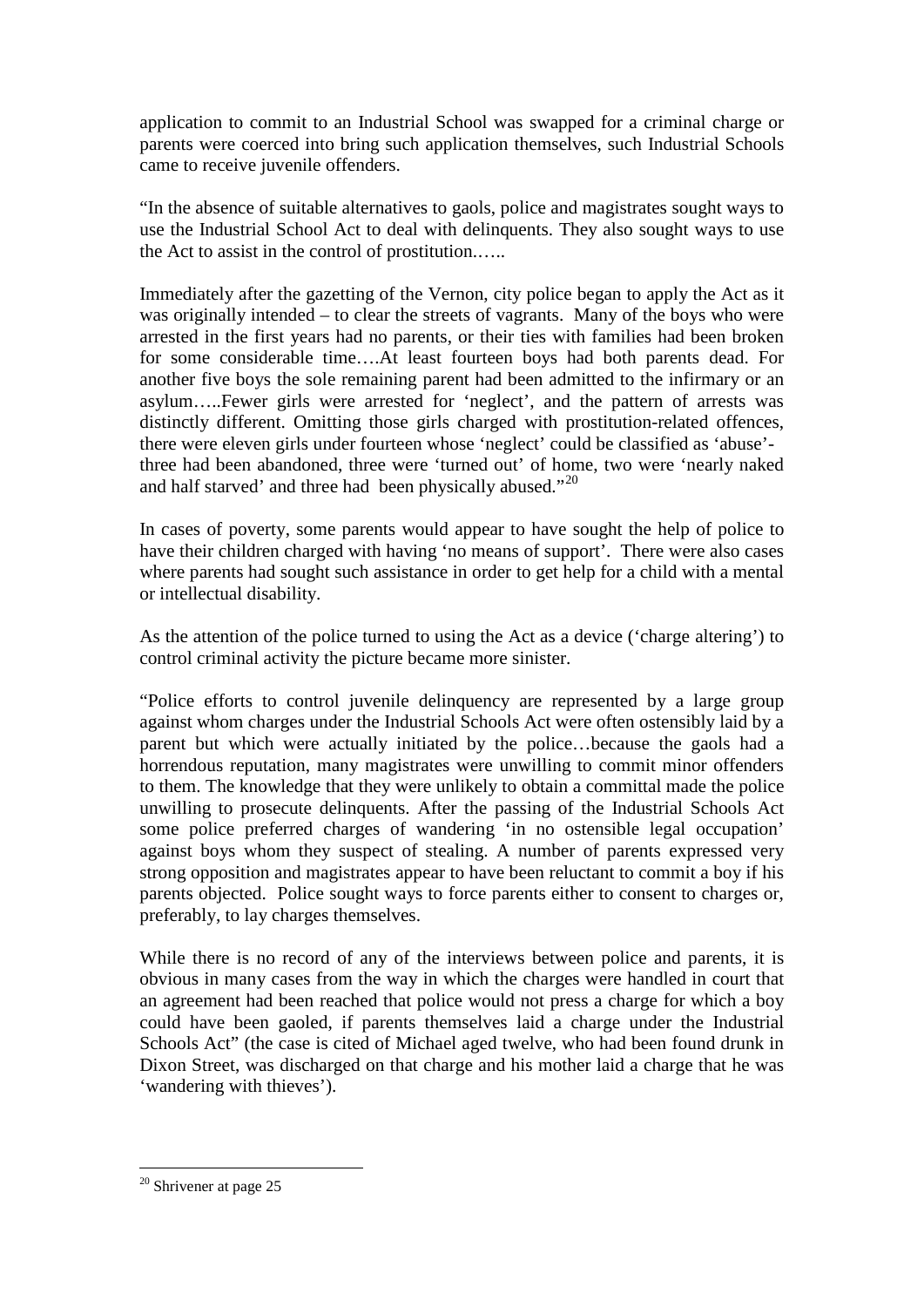In many cases the magistrates themselves simply dismissed the original charge and ordered either parent or police to prefer a charge under the Industrial Schools Act."<sup>[21](#page-6-0)</sup>

"In cases where the original charge was stealing or similar, it is quite clear that most parents simply bowed to police pressure and agreed either to lay charges themselves or to support police charges in order to avoid a possible goal sentence for their son."<sup>[22](#page-6-1)</sup>

A similar picture emerges regarding police control of young prostitutes. Where a parent or relative had initiated the proceedings again it appeared that arrested were initiated by police and parents "coerced into laying charges" as an alternative to criminal charges that made the child liable to a gaol sentence.<sup>[23](#page-6-2)</sup>

The use of the Act also had an less fortunate outcome for one  $15<sup>24</sup>$  $15<sup>24</sup>$  $15<sup>24</sup>$  year old girl "who sought police assistance against sexual overtures of her mother's ex-partner, found herself in the industrial school on a charge of having 'no means of support'.<sup>[25](#page-6-4)</sup>

In l88l the **State Children Relief Board** was established. Its primary function was to cause children in institutions to be boarded out. In this regard it was extremely successful. "By l886 the State Children Relief Board had completed the task of emptying the two orphanages and had boarded out all State-supported children from the Randwick Asylum as well as all children under eleven from the industrial schools"<sup>[26](#page-6-5)</sup> The use of "altered charges" appears to have continued after the establishment of the Board.

"After l890 the pattern of admissions to both the Vernon and the Industrial School for girls altered significantly.."<sup>[27](#page-6-6)</sup> As the former had a good reputation, parents were more willing to co-operate than for the latter. As younger children now came under the control of the State Children Relief Board and could be boarded out, the institutions were now holding an older more delinquent group and magistrates became less willing to commit neglected children and so an "adjusted charge" no longer assured police of a committal.

"Police counter to the diffidence of the magistrates was to seek, and obtain, a clause in the Children's Protection Bill (l892) which enabled a magistrate to commit children under fourteen to an industrial school 'for any offence'. This eliminated the need for an adjusted charge and hence for parental co-operation, but magistrates still hesitated to commit boys for a first offence...."<sup>[28](#page-6-7)</sup> An additional "lever" that could be used to encourage parents to initiate proceedings for committal was that under the Public Instructions Act l880 a parent could be prosecuted if the parent failed to cause a child to go to school.

<span id="page-6-3"></span><span id="page-6-2"></span>

<span id="page-6-1"></span><span id="page-6-0"></span><sup>&</sup>lt;sup>21</sup> Shrivener at page 26<br>
<sup>22</sup> Shrivener at page 27<br>
<sup>23</sup> Shrivener at page 28<br>
<sup>24</sup> The age of consent stood at 14 years and was not increased to 16 years until 1910.<br>
<sup>25</sup> Shrivener at page 31<br>
<sup>26</sup> Shrivener at page 3

<span id="page-6-4"></span>

<span id="page-6-5"></span>

<span id="page-6-6"></span>

<span id="page-6-7"></span>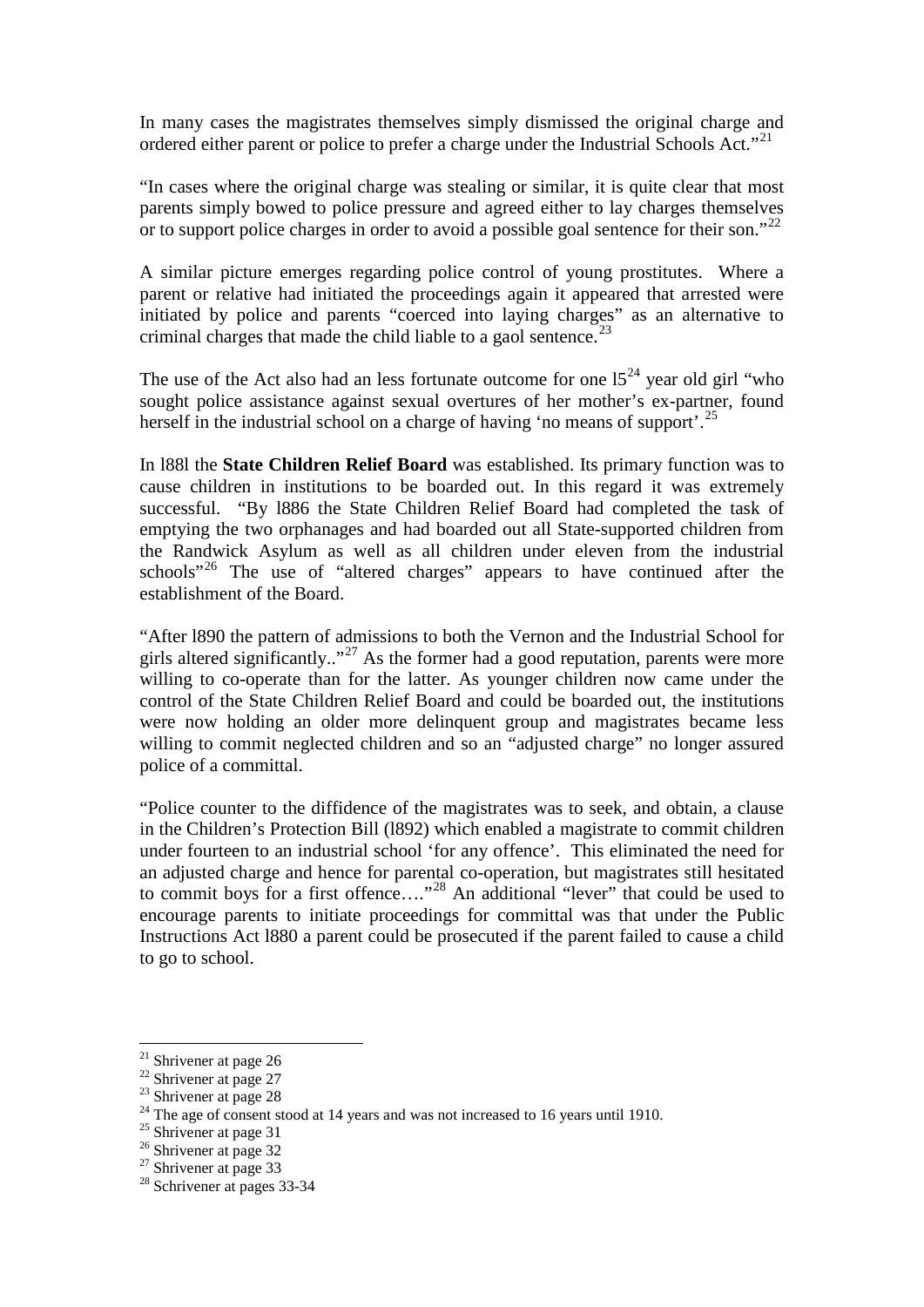While the manipulation of the law may be deplored, the fact is that committal to an industrial school was a much preferred alternative to prison and that while prostitution was not in itself a crime, the young age of the girls involved (and many were found on examination to be suffering from untreated venereal disease) was increasingly becoming a matter of concern.

# **Children's Courts Established in l905**

The aim of the **Neglected Children and Juvenile Offenders Act 1905** was described as follows –

"The Act defined the powers of the Children's Court, and provided that children who were neglected and uncontrollable, juvenile offenders, or charged with indictable offences, could all be dealt with by it… The courts were also given general discretion as to the institutions, including the State Children's Relief Board, to which they sent the children….The courts were to be as discreet and private as possible, and in every way possible avoid the stigma of police courts and petty sessions. The scheme was one, not of moral condemnation and punishment, but of reformation and protection.[29](#page-7-0)

There had been an earlier reference to "Children's Courts" in the Infants Protection Act of l904 (as **Blackmore** points out this was confined to a heading to Part IV of the Act) but while noting that such court would be presided over by a magistrate there was no machinery for the establishment of such courts. That Act only dealt with affiliation proceedings.

The purpose of the 1905 Act is set out in its long title –

"An Act to make better provision for the protection, control, education, maintenance, and reformation of neglected and uncontrollable children and juvenile offenders; to provide for the establishment and control of institutions and for contribution by near relatives towards the support of children in institutions; to constitute children's courts and to provide for appeals from such court…"

I turn now briefly to some of the main provisions.

**Children's Courts** may be established by the Governor by proclamation (s.9) and to be **presided over by a "special magistrate**". Such courts are, where practicable, not to be held in ordinary courts (s.l2) and to **exclude the public** (s.l3).

The Act applied to **children over 5 and under l6** (those under 5 apparently had to arrange for their own protection). It provided for the hearing both of welfare and criminal matters. There was a broad range of categories that would bring a child within the definition of a "**neglected child**" (e.g. those with no visible means of support; ill treated – provided such results or appears likely to result in permanent or serious injury; who take part in dangerous public exhibitions or performances; females who solicit men; are in places where opium of smoked or are living under conditions that indicate they are lapsing into a career of vice and crime).

<span id="page-7-0"></span> $29$  Dickey (1977) at pages 171-172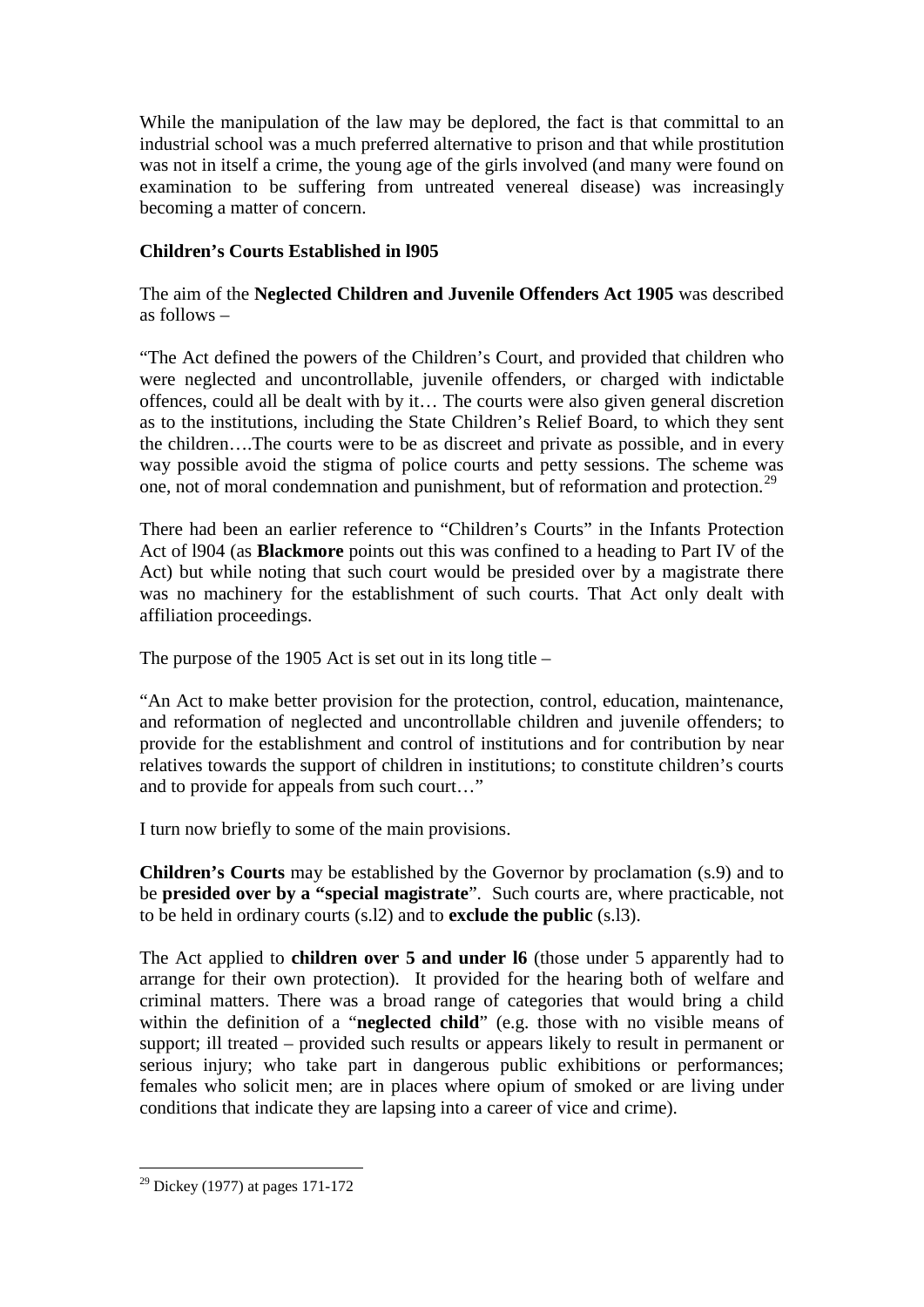Where a child was before a court (either in a care or criminal matter) if the parent was not before the court the attendance of the parent could be secured (if necessary by warrant). Both child and parent had an opportunity to call evidence.

Whether the child was found to be neglected, uncontrollable or an offender the core outcomes were the same. The child could be (a) released on probation (with conditions); (b) committed to an asylum or to the care of a person willing to undertake such case; (c) committed to an institution. Additionally a child convicted of a summary offence could be dealt with according to law (reasons were to be furnished to the Minister). In respect of an indictable offence (except homicide or rape) the child could also be committed for trial. If committed for trial a novel provision enabled a trial to be avoided. If the Attorney-General had entered a nolle prosequi, the Minister could (with the consent of the child or parent or if evidence on behalf of the child had been given at the committal) commit the child to an institution.<sup>[30](#page-8-0)</sup>

In the case of a crime, if the court was satisfied that the parent had contributed to the commission of the offence by wilful default or by habitually neglecting to exercise due care of the child, the court may order the parent to pay any penalty, damages or costs and also give security for the future good behaviour of the child.<sup>[31](#page-8-1)</sup>

An order of committal to an institution was made in general terms (ie under l8 but subject to early discharge by the Governor or being apprenticed). The court could recommend in which institution the period was to be served.

#### **The position of Special Magistrate**

The court was to be presided over by a "Special Magistrate" who was envisaged as a person having a special understanding of and sympathy for children and should not be constrained by tariff principles when the time came to pass sentence – one who combined the willingness to display leniency with an ability to recognise cases in which corrective measures were needed.<sup>32</sup> A Special Magistrate should devote himself to the jurisdiction both for the sake of consistency in the disposal of cases and also that the magistrate "may gain those valuable qualities which experience alone can give.[33](#page-8-3)

"The new Children's Courts were to have "somewhat of a parental, informal character rather than the severity, formality and possible terrorism of the ordinary courts of the  $l$ and" $34$ 

The Bill received bipartisan support and was carried on the second reading in the Legislative Assembly by 52 votes to 3.

<span id="page-8-3"></span><span id="page-8-2"></span>

<span id="page-8-1"></span><span id="page-8-0"></span><sup>&</sup>lt;sup>30</sup> Section 26(2)<br><sup>31</sup> Section 25<br><sup>32</sup> Seymour at page 72<br><sup>33</sup> See Seymour at page 73 citing the NSW Attorney-General during the Parliamentary Debate in 1902.<br><sup>34</sup> Golder at page 127

<span id="page-8-4"></span>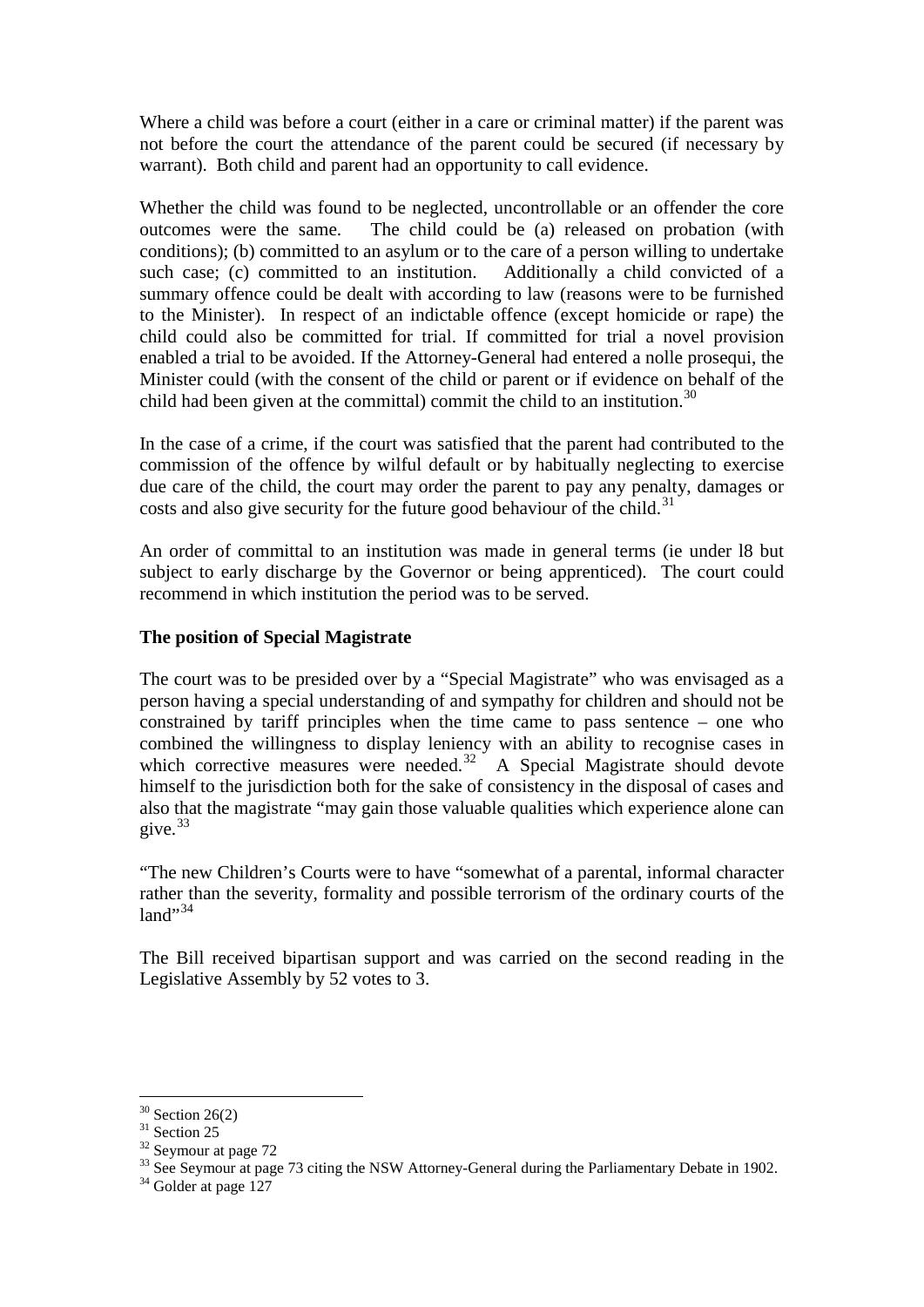#### **Children's Courts Proclaimed**

The l905 Act was assented to on 26 September 1905 and came into operation on 1 October 1905. Children's courts were proclaimed on 29 September 1905 at Sydney, Newcastle, Parramatta, Burwood and Broken Hill.<sup>[35](#page-9-0)</sup>

The Children's court commenced sitting at Ormond House, Paddington in October 1905. Two "Special Magistrates" were appointed from the ranks of existing magistrates.

The make up and numbers of cases is interesting. "In the first two months of operation, fifty-five cases of neglected or uncontrollable children, 2l3 juvenile offenders and sixty-four indictable offences were dealt with, as well as seventy-five affiliation cases, twelve cases of assault against children and four of neglect"<sup>[36](#page-9-1)</sup>

Probation proved to be the cornerstone of non-custodial option. The Court had the assistance of honorary probation officers. The existence of the special court for juvenile offenders ironically led to an increase in the number of prosecutions but the new sentences available, especially probation is given as a reason for a decline in the number of those being committed to an institution.

#### **Early tensions**

The administrative arrangements gave rise to tensions. Child welfare had been the responsibility of a semi-autonomous part-time State Children's Relief Board. In l905 it was sought to bring the Board within the parameters of the relevant department and Minister - the Department of Public Instruction. Magistrates were required to give reasons when dealing with a child according to law and such decisions could be overturned by the Minister. Magistrates complained that their informed decisions were being reviewed by clerks in the Department who could persuade the Minister to overturn them. In l909 the President of the Board and Under-Secretary of the Department fixed 'guidelines' for the classification and destination of children coming before the court. A magistrate complained that he was losing his freedom to choose between the sentencing/treatment options outlined in the Act.<sup>[37](#page-9-2)</sup>

The **Ormond House[38](#page-9-3)** premises were overcrowded and unsatisfactory. The court in l9ll moved to new premises in **Albion Street Sydney** (that came to be known as the "Metropolitan Children's Court"). This also housed the "Metropolitan Shelter for Boys". Female detainees continued at Ormond House until l923 when the "Metropolitan Girl's Shelter" was opened at Glebe.<sup>[39](#page-9-4)</sup> As at 1920 there were still only two Special Magistrates.<sup>[40](#page-9-5)</sup>

<span id="page-9-2"></span>

<span id="page-9-1"></span><span id="page-9-0"></span><sup>&</sup>lt;sup>35</sup> 1 Petty Sessions Review at page 177.<br><sup>36</sup> Dickey (1977) at page 172<br><sup>37</sup> Golder at page 129<br><sup>38</sup> Ormond House has since reverted to its original name of 'Juniper House'<br><sup>39</sup> Blackmore

<span id="page-9-4"></span><span id="page-9-3"></span>

<span id="page-9-5"></span> $40$  Golder at page 136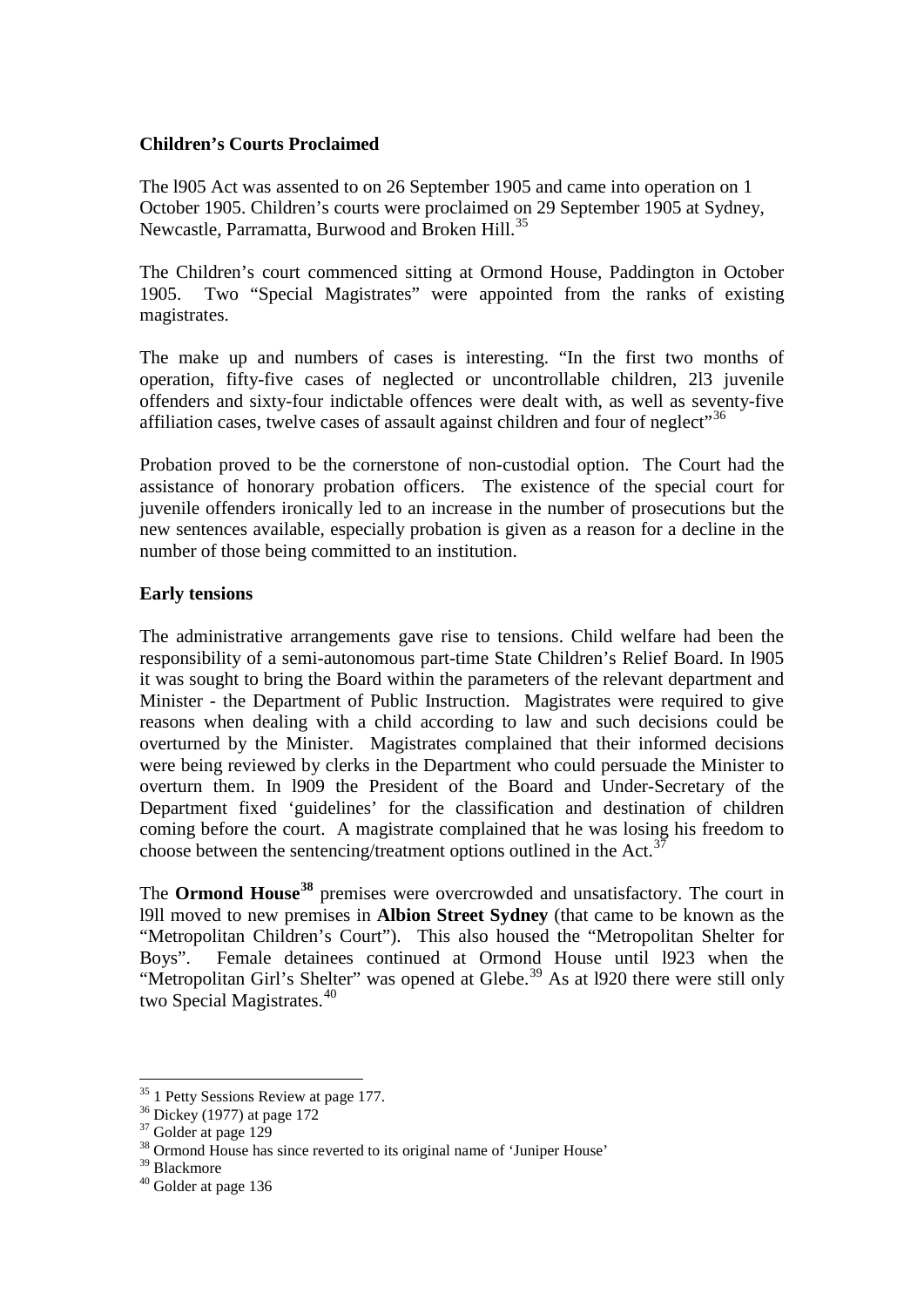#### **Institutions "come ashore"**

The "Sobroan" (and a boys reformatory at Eastwood) were replaced in l9l2 by the State Farm near Gosford.<sup>[41](#page-10-0)</sup>

At least one other industrial school had been established at Brush Farm in l894 to "accommodate the more 'vicious' young offenders, some of whom would previously have been sent to gaol."<sup>[42](#page-10-1)</sup>

However, from l914 boys aged between 16 and l8 (who were not eligible to be in an institutional centre) who had been sent to prison, were transferred to Gosford by a legal device of early release from prison on licence with a condition the balance of such sentence was to be served at Gosford.<sup>[43](#page-10-2)</sup> This "experiment" had apparently ceased by l920.

In l899 part of Darlinghurst Gaol was converted into a separate prison for young offenders. At an earlier stage it appears that young offenders were housed in the female section of Darlinghurst Gaol. In l9l5 Emu Plains prison farm received those aged l6 to 25.

## **The Child Welfare Act l923**

The Child Welfare Act l923 repealed the Children's Protection Act l902 No.47 and the l905 Act. It sought to address the longstanding difficulties between the State Children's Relief Board, the Department and the Minister by dissolving the Board and vesting its powers in the Minister and establishing a new agency – the Child Welfare Department.

The criminal jurisdiction of the Children's Court was extended from l6 to l8 years of age (perhaps a measure of public confidence in the performance of the courts). All children who had been received in an asylum or institution, apprenticed or boardedout under the Act were to be thereafter referred to by the generic title of "ward". The definition of a neglected child was widened to incorporate a new category of a child "being in the opinion of the court under incompetent or improper guardianship". Otherwise the powers and procedures of the court remained largely unaltered.

The depression brought with it its own financial and social pressures. "(T)he depression also reduced the state's capacity to supervise the families of children at risk or to find ' some person willing to undertake' their care."<sup>[44](#page-10-3)</sup> A 1934 review of the administration of the Child Welfare Department raised concerns that probation (the success of which was attributed as a reason for a fall in the number of those in detention) was becoming a farce, due to the number of paid officers being cut while a system of honorary probation officers had broken down.<sup>[45](#page-10-4)</sup>

<span id="page-10-1"></span><span id="page-10-0"></span><sup>&</sup>lt;sup>41</sup> Dickey (1977) at page 180<br><sup>42</sup> Quinn at page 120<br><sup>43</sup> Quinn at page 121<br><sup>44</sup> Golder at page 150<br><sup>45</sup> Golder at page 150

<span id="page-10-2"></span>

<span id="page-10-3"></span>

<span id="page-10-4"></span>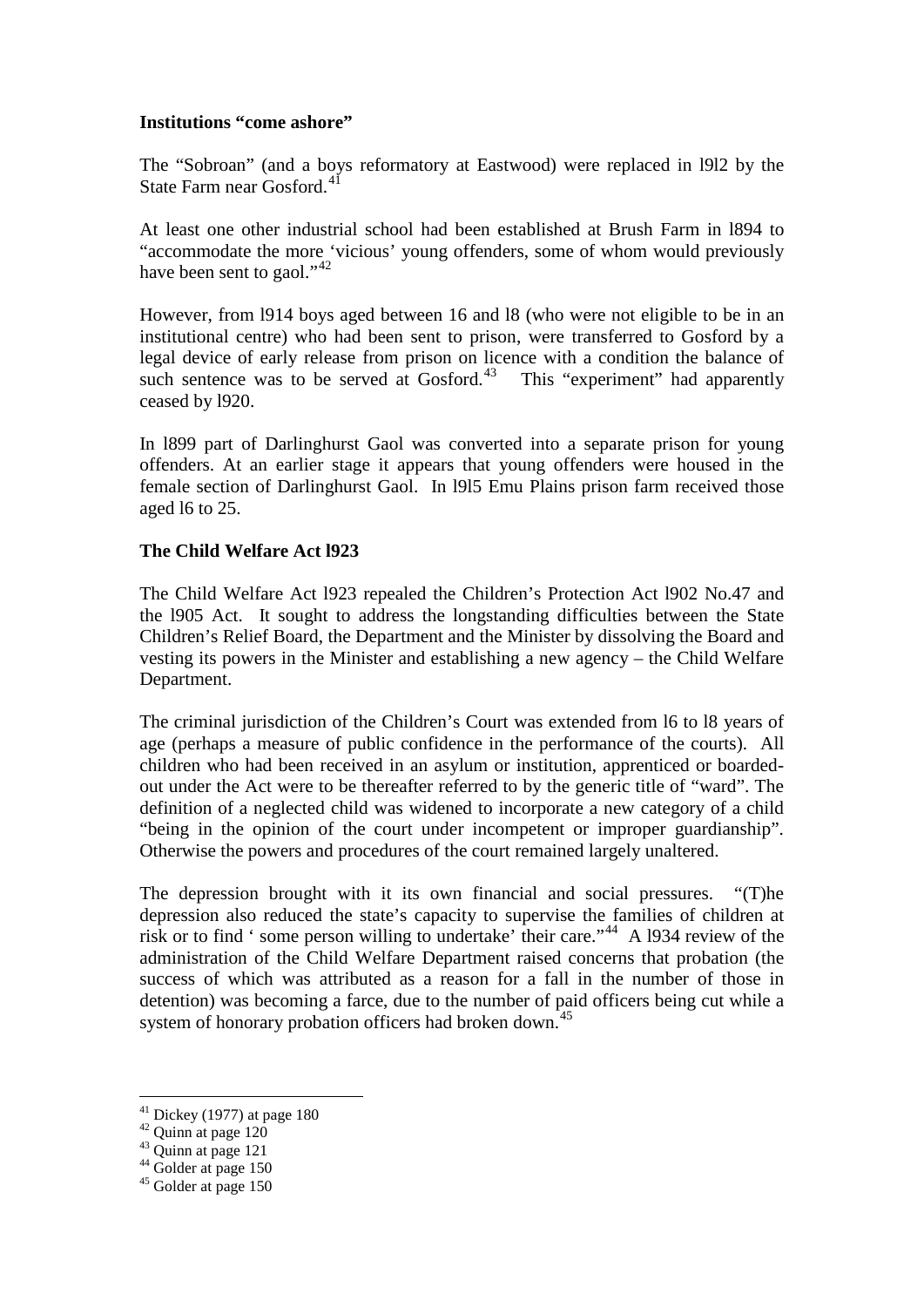## **The Child Welfare Act l939**

This substantially re-enacted the earlier legislation with some modifications. The minimum age of criminal responsibility was raised from 7 to 8 years of age. The Sydney Children's Court was constituted as a court of review. The purpose was to enable a review of committal orders where children sentenced in country courts had been transferred to Sydney and were subjected to a physical and psychological examination. Such examination may well disclose some important new information concerning the child. The review was also a response to a concern that committal orders were being overused by country magistrates. Such criticism may not have fully appreciated the limited options and resources available in country locations. A review enabled an order to be rectified much quicker than an appeal to the District Court (and a child who would invariably have no legal representation may well not pursue such an appeal).

## **Movement towards reform**

The law remained relatively static for the next 30 years but the forces for change were building up. In the field of child protection, watershed research (l962) and the coining of the emotive term the "**battered baby**" was to change the whole focus from the rebellious or neglected young adolescent to babies and toddlers. In l977 an amendment provided additional protection to child offenders while being interviewed in police stations. 1979 being the International Year of the Child heightened public awareness of children's issues generally. The Australian Law Reform Commission issued a report in l98l on "Child Welfare".

In l975 the Law Society of New South Wales created a scheme for legal representation for children of rostered private practitioners. In l979 it was taken over by the Legal Aid Commission. Since that time most children before the Children's Court have been legally represented with the cost being met by the State.

One reform intervening during this period raised the minimum age of criminal responsibility from 8 to l0 years in l977.

A **Green Paper** issued in l978 (the "**Jackson**" report) opens with this comment – "It has been recognised for a number of years by all political parties that State laws relating to child and community welfare are in need of thorough revision." A review of the proposals in the green paper and further submissions led to a failed **Community Welfare Bill l98l**. The **Community Welfare Act l982** (substantially in the same terms) was passed but only minimal provisions were proclaimed to commence. Already substantial amendments were proposed to that largely unproclaimed Act and by mid l986 the project had stalled. The experience of these earlier cumbersome proposals led to reforms being introduced in a package of Bills in l987. The enactments included the Children's Court Act l987, the Children (Criminal Proceedings) Act l987, the Children (Community Service Orders) Act l987 and the Children (Detention Centres) Act l987.

In l980 the position of Senior Special Magistrate was created.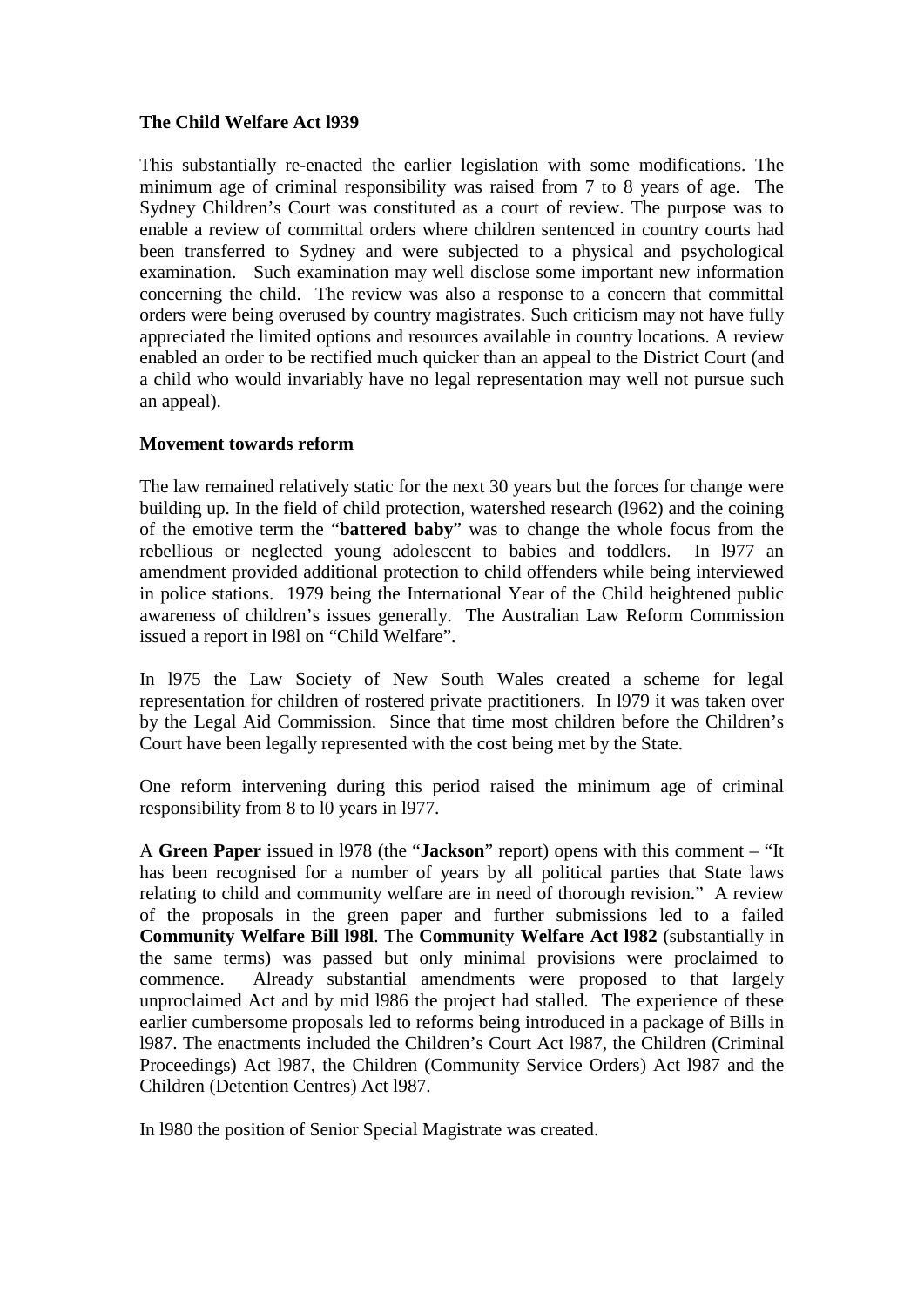In l982 the Local Court Act had the consequence of removing the former system of gradings whereby Special Magistrates were on a lower grade to magistrates presiding on the general bench in the Metropolitan area.

On the  $29<sup>th</sup>$  April 1983 the Metropolitan Children's Court at Albion Street (long criticised for its overcrowding, poor location and facilities) closed with the construction of Bidura Children's Court. The Bidura Remand and Assessment Centre (that was intended to hold in custody on remand male offenders formerly at Albion Street) proved to be totally unsuitable, providing little barrier to the many escapees. It now only holds in custody those appearing in court that day.

## **The Children's Court Act 1987**

The Act constitutes the **Children's Court of New South Wales** and is composed by such Children's Magistrates as the Chief Magistrate may from time to time appoint. The appointee must be a Magistrate and have "in the opinion of the Chief Magistrate, such knowledge, qualifications, skills and experience in the law and the social or behavioural sciences, and in dealing with children and young people and their families, as the Chief Magistrate considers necessary to enable the person to exercise the functions of a Children's Magistrate."[46](#page-12-0) The court has such jurisdiction as is conferred upon it by this or other legislation.

The Act set out the functions of the Senior Children's Magistrate<sup>[47](#page-12-1)</sup> which included a requirement to convene a meeting of Children's Magistrates at least once every 6 months, confer regularly with community grounds and social agencies and report to the Attorney-General on the activities of the court. The Governor may make Rules for the administration of the Act and the Rule in turn provided for the giving of practice directions.

# **Children (Criminal Proceedings) Act l987**

Under these reforms while the basic structure of criminal responsibility, procedures relating to admissions, committal for trial and sentencing options remained substantially unaltered, the "welfare" model had lost favour. What was proposed was very much, what may be called a "back to justice" model.<sup>48</sup> Under such a model the powers of the State were to be constrained (without regard to the welfare of the child). "Accordingly, children should be afforded full due process of law and if found guilty of a crime, should be punished neither more nor less than was warranted…What was needed….was a greater focus on the crime, not the child, and more effective constraints on the powers of the court."<sup>[49](#page-12-3)</sup>

This approach had been foreshadowed in the Bail Act l978.

<span id="page-12-0"></span><sup>&</sup>lt;sup>46</sup> Section 7(2)<br><sup>47</sup> Section 16<br><sup>48</sup> Gale at page 7

<span id="page-12-1"></span>

<span id="page-12-3"></span><span id="page-12-2"></span><sup>&</sup>lt;sup>49</sup> Gale at page 7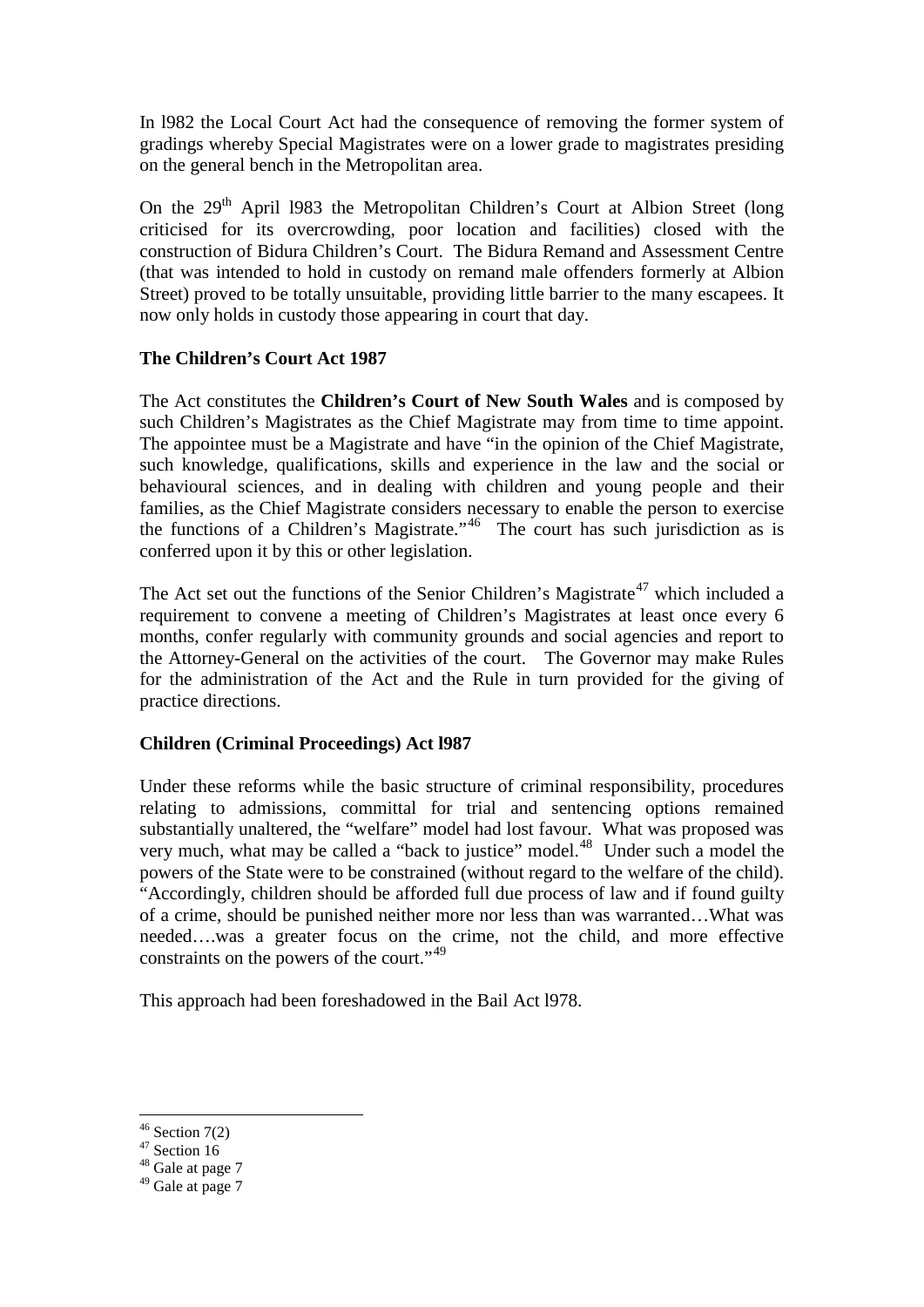# **The Bail Act l978**

Under the Child Welfare Act 1939, a Children's Court<sup>[50](#page-13-0)</sup> during a remand had options of dealing with the child by (a) detaining the child in a shelter (b) releasing the child on bail (c) permitting the child to go home with a parent or other person willing to undertake the care of the child. The latter alternative was liberally adopted. Conversely after a finding or admission of guilt, often children were remanded in custody for l4 days before sentence in order to obtain a P & M (physical and mental) survey.

The Bail Act 1978 effectively instituted a uniform code for all accused persons with minimal concession to the youth of the offender. An exception is s.32(4) that provides that, the fact that an accused under the age of l8 years does not reside with a parent or guardian is not to be taken into account in considering the strength of the community ties of the accused. The Bail Act put a high premium on a risk of absconding but this was rarely a major consideration for juveniles. On the other hand the risk of further offending if released on bail required the court to be satisfied that the accused was likely to commit further offences and such risk was serious by reasons of its likely consequences. This was often a difficult test for the prosecution to meet. Not infrequently juveniles continued to commit offences repeatedly while on bail (to the detriment of the community and their own interests by reducing any prospect of a non custody sentence).

The Bail Act did provide both the court and police with a new capability to attach conditions to bail. Curfews and non-association with co-offenders and protection of victims and witnesses are now common features of bail conditions.

# **Changes made by l987 Act**

The Children's Court lost the power to impose a sentence "according to law" even for those over l8 when sentenced. This had not been utilised so much to impose a sentence of imprisonment on an offender who had attained the age of l8 by the time of sentence, but rather to take advantage of "adult" sentencing options such as periodic detention or community service. The court remains generally closed to the general public but the media has a right to be present and to publish non-identifying reports. The court does not deal with traffic matters for offenders old enough to hold a licence unless the "traffic" matter is linked with a "non-traffic" offence.

Jurisdiction is retained to hear and determine summarily except for "serious children indictable offences" and these must be dealt with in a higher court. The court retained its power to commit for trial for an indictable offence. A parent can be excluded from the proceedings but not the child (the converse of earlier legislation). A conviction cannot be recorded for an offender under the age of l6 years.

Sentencing options have been broadened and there is no distinction made between summary and indictable offences (being heard summarily) –

- (a) dismissal (with or without caution);
- (b) bond (for up to 2 years);

<span id="page-13-0"></span> $50$  Section 81(7)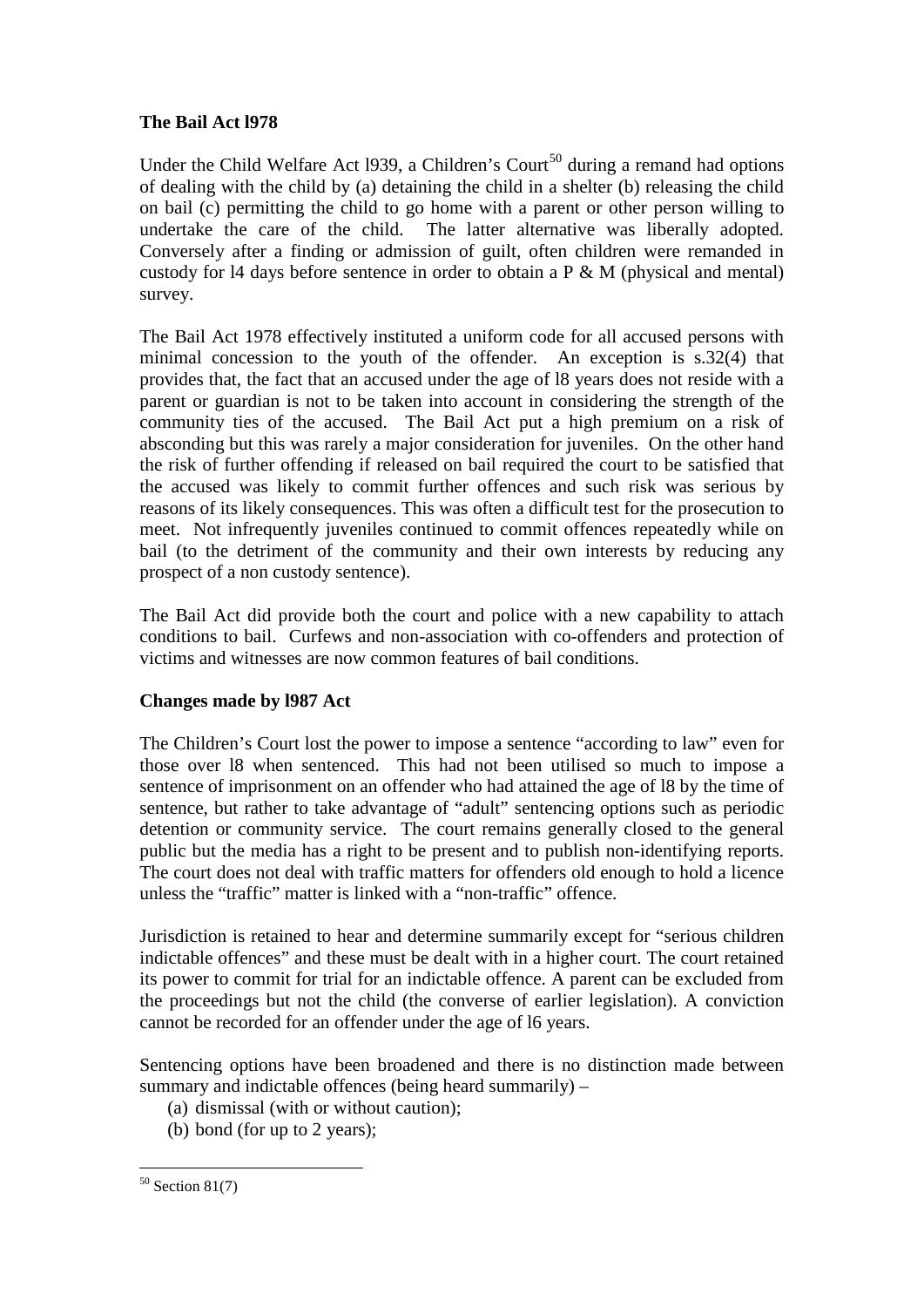(c) fine;

- (d) bond plus fine;
- (e) probation (for up to 2 years);
- (f) community service order;
- (g) committal (that may be suspended).

In late l989 the Children's Court via the Sentencing Act acquired a parole jurisdiction that has become increasingly significant both in terms of numbers and in the complexity of such decisions. Parole determinations may involve sentences imposed by the Children's Court, District Court or Supreme Court.

## **The 1990's**

In l993 a **Green Paper** prepared by the Juvenile Justice Advisory Council of NSW ("Future Directions for Juvenile Justice in NSW") was released. Of the many proposals, was included one for the establishment a scheme of Community Youth Conferencing that was further developed in a **White Paper**.

A concern both for the welfare of children found in public places and without supervision and their potential for involvement in child and involvement in crime, resulted in the enactment of the **Children (Parental Responsibility) Act l994** that came into effect on l3th March l995. It was perhaps unfortunate that an innovative sentencing measure was combined with a more controversial proposal for police to remove children under the age of l5 years from such public places. This Act was replaced by the **Children (Protection and Parental Responsibility) Act l997** (and for court purposes) substantially in the same terms. Section 11 created an offence for a parent who by wilful default has contributed directly or in a material respect to an offence committed by his/her child.

In that same year a trial of police referred conferencing commenced in six police districts.

The proposals for police cautioning and community youth conferencing arose from dissatisfaction with both the "welfare" and "back to justice" models. The "cautioning" proposal sought to regularise (and expand by creating a right to a caution) and existing police practice. "Conferencing" on the other hand took up the l993 proposal of the Juvenile Justice Advisory Council as influenced by New Zealand legislation and writings on "restorative justice". The latter described as follows - "Here the purpose is to bring together victims, offenders and their families in order to arrive at a mutual solution and so restore the balance of peace and harmony between the parties."[51](#page-14-0) In fact the giving of cautions was so eagerly embraced by police that the Government in 2002 capped the number of 3 cautions per offender before further charges would be referred to the court.

In 2003-4, l,256 young people participated in youth justice conferences.

The effect of the Act has been to reduce the overall number of minor charges coming before the court with no worse rate of re-offending. Those however appearing for the

<span id="page-14-0"></span><sup>&</sup>lt;sup>51</sup> Gale at page 17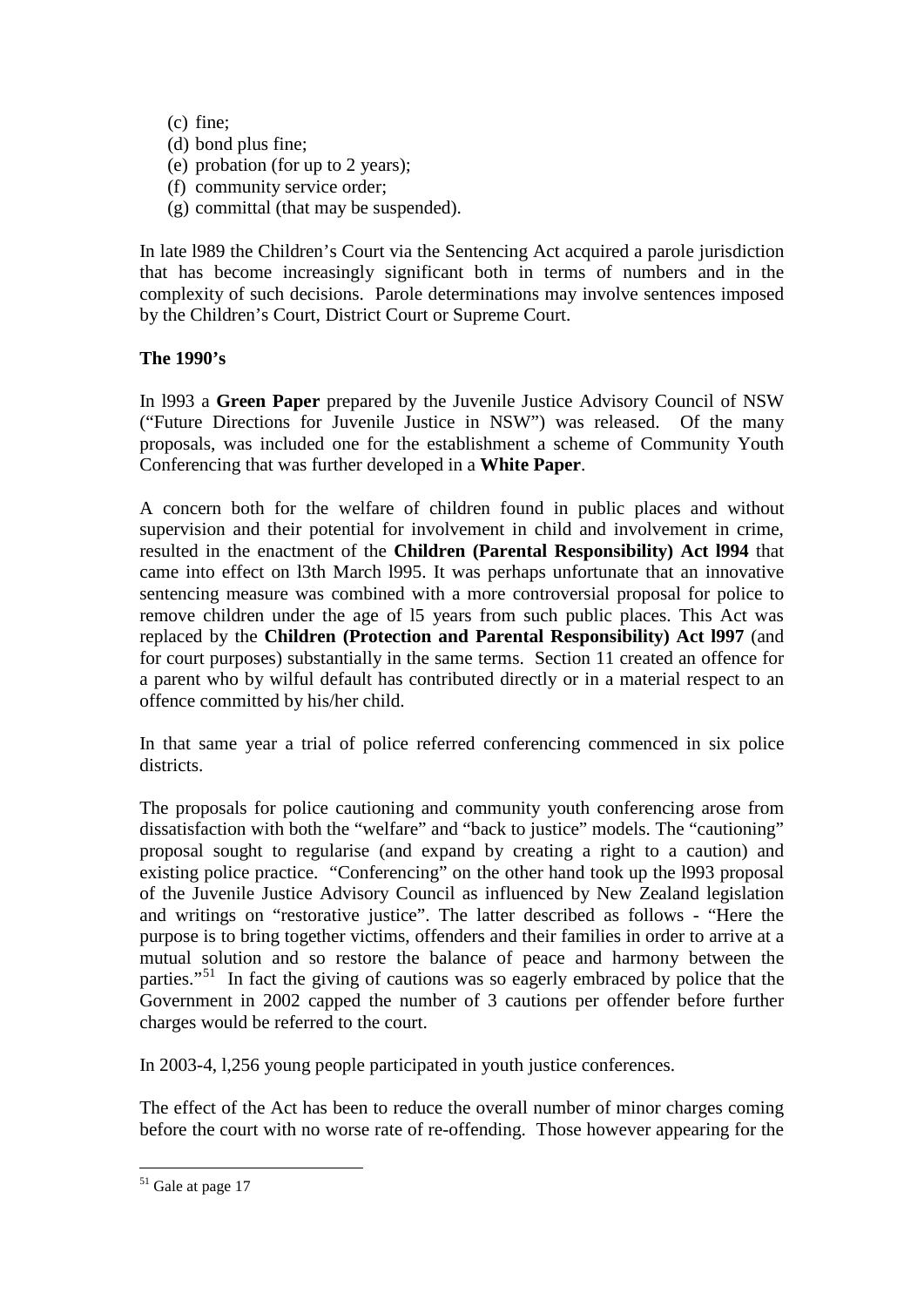first time in court (by reasons of a history of prior police cautions and conferences) are usually more entrenched in criminal activity than in the past. The make up of those appearing before the Children's Court has markedly altered with a distinct trend towards an older, more sophisticated and violent offender. This has also required Juvenile Justice to re-examine the appropriateness of its services delivered for those under supervision (whether under parole orders or otherwise).

#### **The Children's Court 100 years on**

The court has been constituted as the Children's Court of New South Wales. The court administratively falls within the Local Court structure but the Senior Children's Magistrate (who has certain statutory responsibilities) has the same status of a Deputy Chief Magistrate. The Court is presided over by Children's Magistrates who while drawn from the ranks of the magistracy, devote themselves largely full time to the jurisdiction.

Geographically the court operates from Nowra in the south, north to Toronto and west to the lower Blue Mountains. This might be considered a modest expansion in l00 years. The bulk of matters in the country continue to be heard by the Local Court magistrate but all now have at least a minimum of experience in the Children's Court.

Police prosecutors appear in police matters supplemented by appearances by lawyers of the office of the Director of Public Prosecutions (but largely confined to committal hearings and the summary hearing of some sexual offences). Almost all children are legally represented. The Department of Juvenile Justice provides a professional service by experienced staff to supervise offenders in the community. Unlike the former "district officer" they do not have to spread their expertise across juvenile offenders, child neglect and abuse, truancy, substitute care, adoption and disaster relief.

There are specialised programs for sexual offenders, violent offenders and those with drug and alcohol issues. The make up of those entering detention has also changed and now comprise a greater percentage of offenders within a high-risk group for reoffending. They also comprise a greater percentage of those over the age of l8. A recent response to a trend for higher courts to order that terms of imprisonment be served in a detention centre, has seen the maximum security facility at Kariong proclaimed as a "Juvenile Correctional Centre". As in the case of those in detention a greater percentage of offenders now fall within a high-risk group for re-offending.

The retreat of the Department of Community Services from intervention for older children (and from directly providing residential care) to young offenders who have committed less serious crimes but who have high welfare needs (in terms of accommodation, serious emotional, mental health and drug and alcohol issues) continues to pose significant challenges to the court and the Department of Juvenile Justice in managing such offenders in the community.

On a nation wide comparison basis the Children's Court presents as being very efficient. It is however disadvantaged by its jurisdiction in the Sydney area being spread between eight separate court locations (Hornsby and Sutherland being shared with Local Courts). There is a proposal for a six court special purpose Children's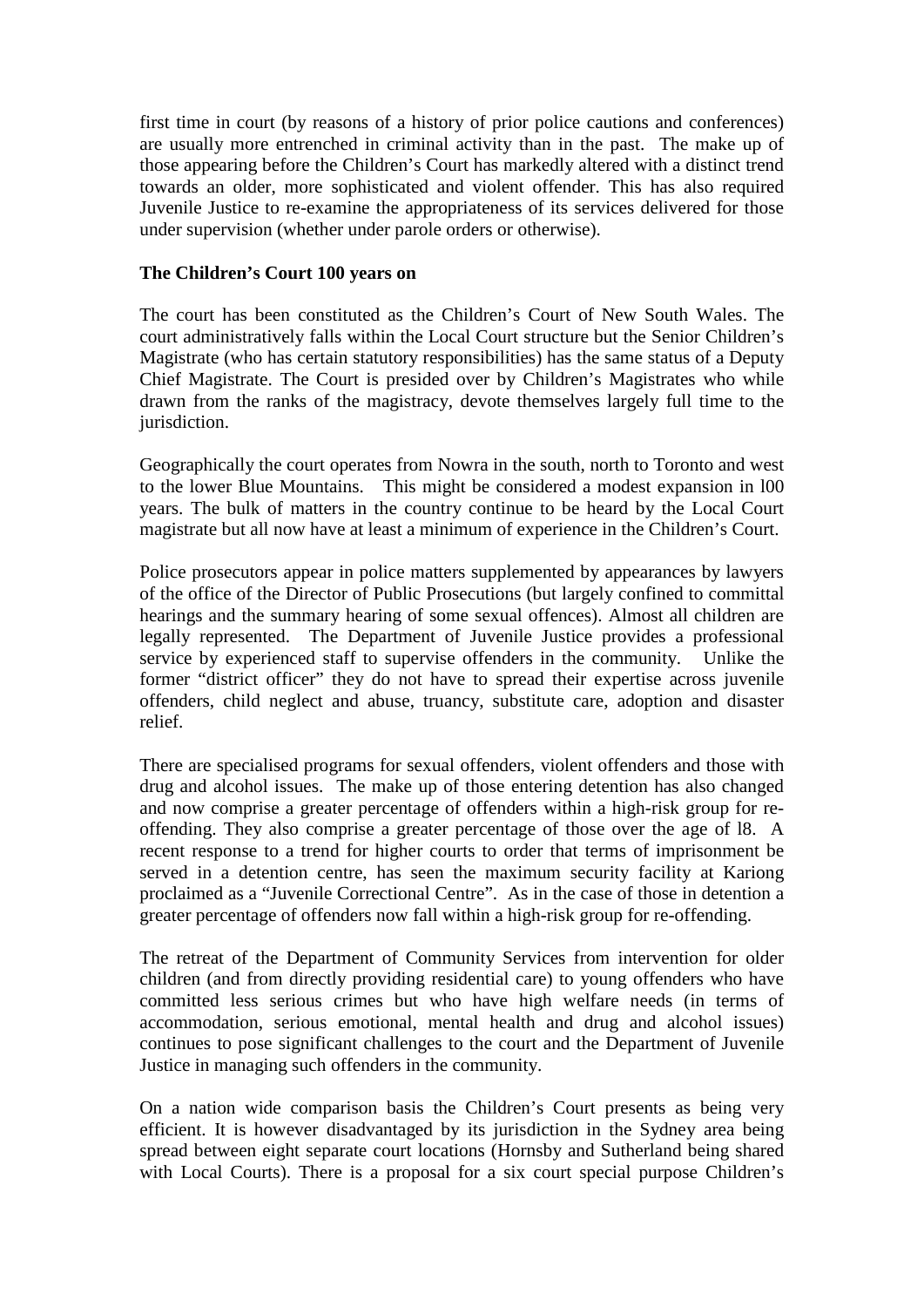Court to be built at Parramatta. This should promote an even higher level of efficiency.

The Children's Court continues to uphold the objectives of its proposers of providing a speedy, professional and otherwise efficient disposal of criminal proceedings against juvenile offenders. It has maintained its strong links with its origins being summary courts while maintaining its distinct identity. It has adapted (perhaps not always quickly enough for some) to the changes in society and complexity in criminal procedures (especially as to the reception into evidence of admissions) that was unimagined even 30 years ago. It has continued to respond to the special needs of children in the criminal justice system whether as accused, victim or witnesses. It has done all these things while largely retaining public confidence in the institution of the Children's Court and has done so despite the often overcrowded and inadequate physical surroundings of its court buildings.

#### **References**

**Blackmore, R** (1995) "Finding history in 200 years of child care" prepared for the Hornsby Shire Historical Society Inc.

**Blackmore, R** (1987) "Community Welfare and the Children's Court Revisited" prepared for the Annual Conference of NSW Magistrates.

**Blackmore, R** (l989) "The Children's Court and Community Welfare in NSW".

**Dickey, B** (l968) "The Establishment of Industrial Schools and Reformatories in New South Wales, l850-l875", Journal of the Royal Australian Historical Society 54, l35 l5l.

**Dickey, B. (l977)** "Care for Deprived, Neglected and Delinquent Children in New South Wales, l901-l9l5" Journal of the Royal Australian Historical Society 63, l67- 183.

**Doyle, F** (1991) "Destitute Children's Asylum Randwick l852-l9l6" Randwick & District Historical Society.

Gale, F (1993) "Juvenile Justice, Debating the Issues".

**Golder, H** (l99l) "High and Responsible Office, A History of the NSW Magistracy".

**Naffine N** (1990) "Back to Justice for Juveniles: The Rhetoric and Reality of Law Reform" 23 Australia and New Zealand Journal of Criminology, l92 at l92-3.

**Quinn, P** (2002) "The 'Penal Reformatory' that never was: Proposals to establish Borstal training in New South Wales, l900-1948" 88 Journal of the Royal Australian Historical Society 115-136.